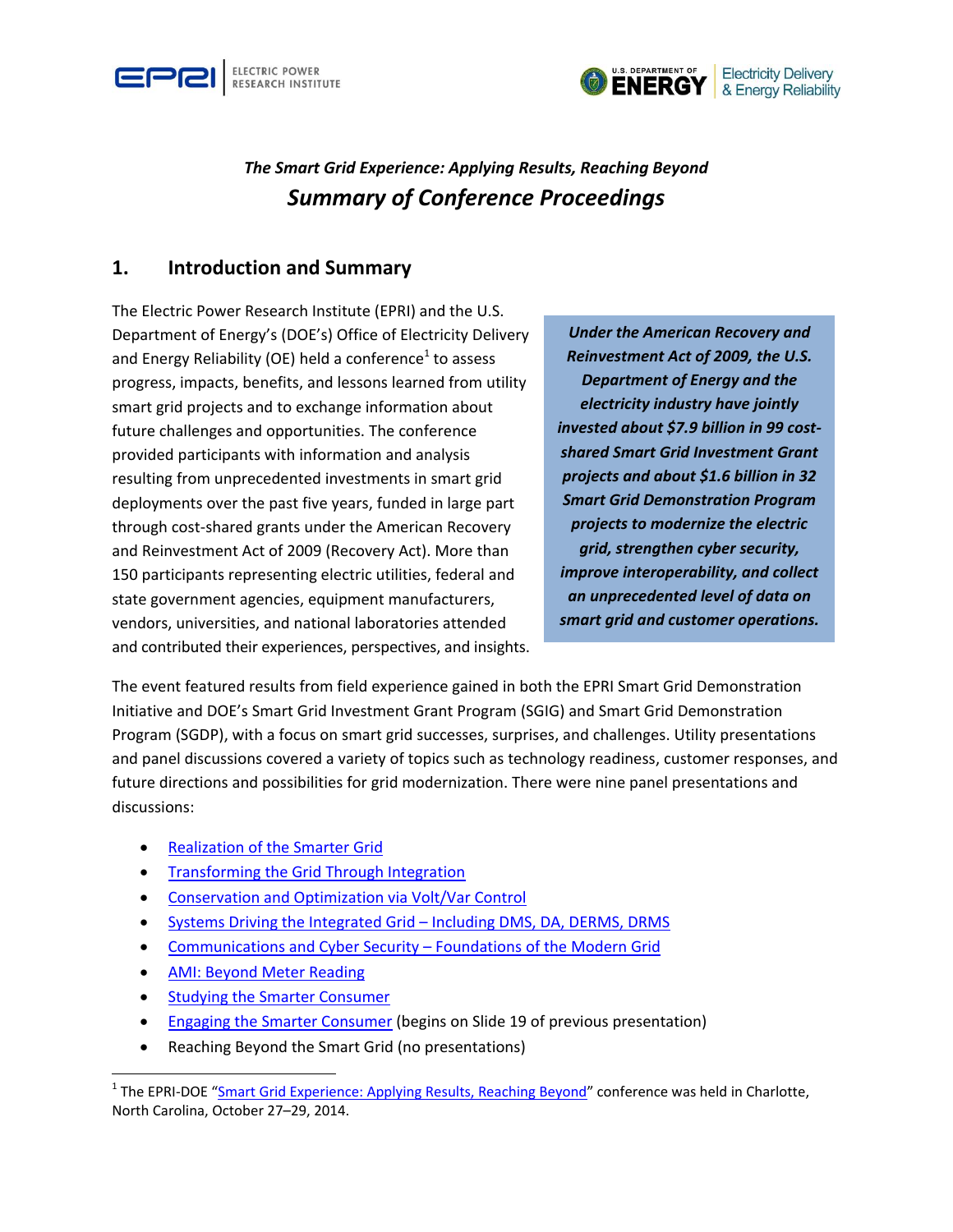



This report summarizes the information presented during the conference and the key points raised during the group discussions that followed the presentation sessions.

The table below presents several of the key points from presentations and discussions; the following sections offer more details. Note that the final panel, Reaching Beyond the Smart Grid, was a summary discussion and thus is not included in the table.

| <b>Summary of Key Points</b>                             |                                                                                                                                                                                                                                                                                                                                                                                                                                                                                                                                                                          |
|----------------------------------------------------------|--------------------------------------------------------------------------------------------------------------------------------------------------------------------------------------------------------------------------------------------------------------------------------------------------------------------------------------------------------------------------------------------------------------------------------------------------------------------------------------------------------------------------------------------------------------------------|
| <b>Topics</b>                                            | <b>Key Points</b>                                                                                                                                                                                                                                                                                                                                                                                                                                                                                                                                                        |
| Realization of the<br><b>Smarter Grid</b>                | Accomplishments so far, including significant progress in<br>$\bullet$<br>interoperability and visibility into the grid, provide a significant<br>foundation to leverage future investments.<br>Further innovation and change are needed and are coming, including<br>$\bullet$<br>improved strategies for system resilience, better data analytics for<br>planning and operations, and new approaches for market models and<br>regulatory policies.                                                                                                                     |
| Transforming the Grid<br>Through Integration             | Distribution systems present a "new frontier" for design and<br>$\bullet$<br>operations. New tools and techniques for managing vast quantities of<br>data and complexity are needed.<br>Integrating distributed energy resources (DER) is challenging because of<br>$\bullet$<br>a variety of factors including technical requirements, standards and<br>protocols, regulatory policies, and business cases.                                                                                                                                                             |
| Conservation and<br>Optimization via Volt/Var<br>Control | Benefits from automated voltage controls for conservation voltage<br>$\bullet$<br>reduction (CVR) typically produce 2%-4% reduction in energy use, but<br>high variability in voltage data measurements often makes it difficult to<br>verify and validate savings.<br>Maximizing value involves selectively choosing feeders for volt/var<br>$\bullet$<br>optimization (VVO) and CVR operations. Feeders serving industrial<br>customers that are sensitive to voltage fluctuations are less ideal than<br>feeders serving mostly residential and commercial customers. |
| Systems Driving the<br><b>Integrated Grid</b>            | Distribution automation and management systems have proven<br>٠<br>valuable for fault isolation, outage management, and improved storm<br>restoration. Measured improvements in reliability indices have been<br>found by many utilities in a variety of applications.<br>Early deployments faced multiple problems with systems integration.<br>$\bullet$<br>Those due to lack of experience with vendors and equipment were<br>largely resolved as projects progressed.                                                                                                |
| Communications and<br><b>Cyber Security</b>              | Effective communications networks and related systems are critical to a<br>functioning smart grid. Failures or gaps in these systems represent real<br>challenges.<br>There is extraneous information in the vast quantities of data being<br>$\bullet$<br>transmitted from field devices on overloaded communications<br>networks. Exception-based data logging and communications is one<br>method to address this.                                                                                                                                                    |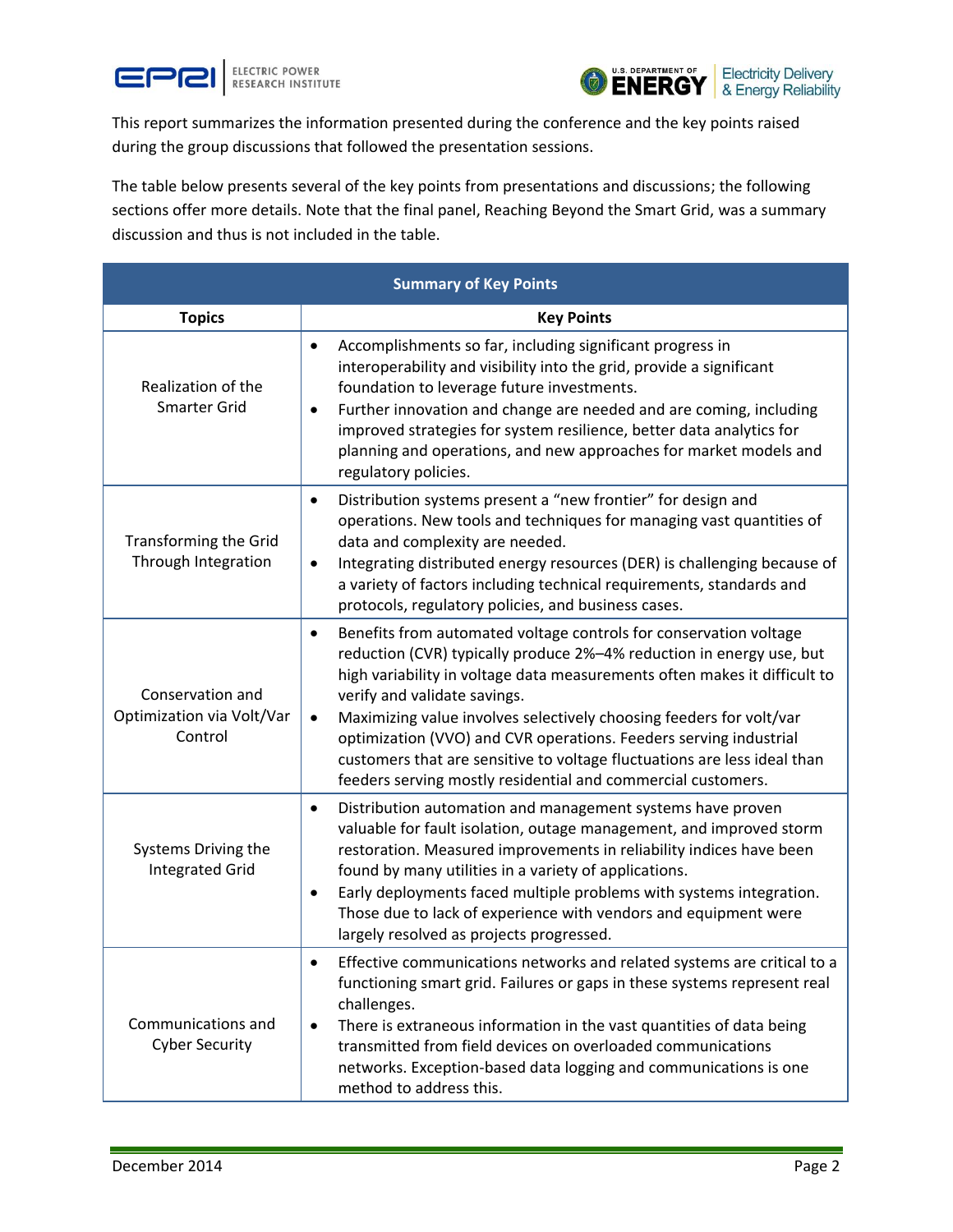





| <b>Summary of Key Points</b>                                                     |                                                                                                                                                                                                                                                                                                                                                                                                                                                                                                                                                                                                                                                                                                                                                                                                                                                                                                                                                                 |  |
|----------------------------------------------------------------------------------|-----------------------------------------------------------------------------------------------------------------------------------------------------------------------------------------------------------------------------------------------------------------------------------------------------------------------------------------------------------------------------------------------------------------------------------------------------------------------------------------------------------------------------------------------------------------------------------------------------------------------------------------------------------------------------------------------------------------------------------------------------------------------------------------------------------------------------------------------------------------------------------------------------------------------------------------------------------------|--|
| <b>Topics</b>                                                                    | <b>Key Points</b>                                                                                                                                                                                                                                                                                                                                                                                                                                                                                                                                                                                                                                                                                                                                                                                                                                                                                                                                               |  |
|                                                                                  | Field area networks (FANs) represent a method to overcome latency<br>٠<br>and timing challenges by placing systems and processing closer to the<br>electric infrastructure and customers served by communications<br>systems.<br>While substantial progress has been made, cyber security is an ongoing<br>challenge to effective grid operations. Utilities must continue sharing<br>lessons learned and best practices to ensure that appropriate<br>protections are in place.                                                                                                                                                                                                                                                                                                                                                                                                                                                                                |  |
| <b>Advanced Metering</b><br>Infrastructure (AMI):<br><b>Beyond Meter Reading</b> | Early and frequent customer engagement is one of the keys to AMI<br>$\bullet$<br>deployment success.<br>Benefits of AMI extend beyond meter reading to other areas such as<br>٠<br>capacitor bank monitoring, power quality management, and improved<br>outage management.                                                                                                                                                                                                                                                                                                                                                                                                                                                                                                                                                                                                                                                                                      |  |
| <b>Studying and Engaging</b><br>the Smarter Consumer                             | Customers want tools for managing consumption and costs, and are<br>$\bullet$<br>open to new rates and incentive programs for reducing demand.<br>Not all customers are interested in, or able to use, in-home devices.<br>Technical problems with the devices were encountered, but they are<br>evolving rapidly as vendors learn more about utility and customer<br>needs.<br>Targeted customer messaging through multiple communications<br>$\bullet$<br>vehicles improves enrollment rates in time-based rate and other<br>customer-facing programs and participation in critical peak events.<br>Financial benefits are the primary way to motivate changes in customer<br>٠<br>behavior. Factors such as reducing environmental impacts can also<br>motivate customers to a lesser degree.                                                                                                                                                                |  |
| Topics Voiced in<br><b>Multiple Sessions</b>                                     | Several "early adopter" issues were addressed in smart grid projects,<br>$\bullet$<br>typically in close coordination with vendors. Issues such as lack of<br>vendors with equipment or services that meet utility requirements, lack<br>of specific standard application profiles for development of interfaces<br>between systems from multiple vendors, vendor bankruptcies, and<br>equipment that did not perform as expected were challenges of the<br>demonstrations.<br>Microgrids are a complement to the grid, not a replacement.<br>٠<br>Given the newness of many aspects of measuring impacts and benefits<br>٠<br>and establishing business cases, development of common and<br>consistent industry metrics would be a valuable addition and would<br>help policy and decision makers evaluate alternative investments and<br>strategies.<br>One of the greatest challenges to an integrated grid is having robust<br>٠<br>communications systems. |  |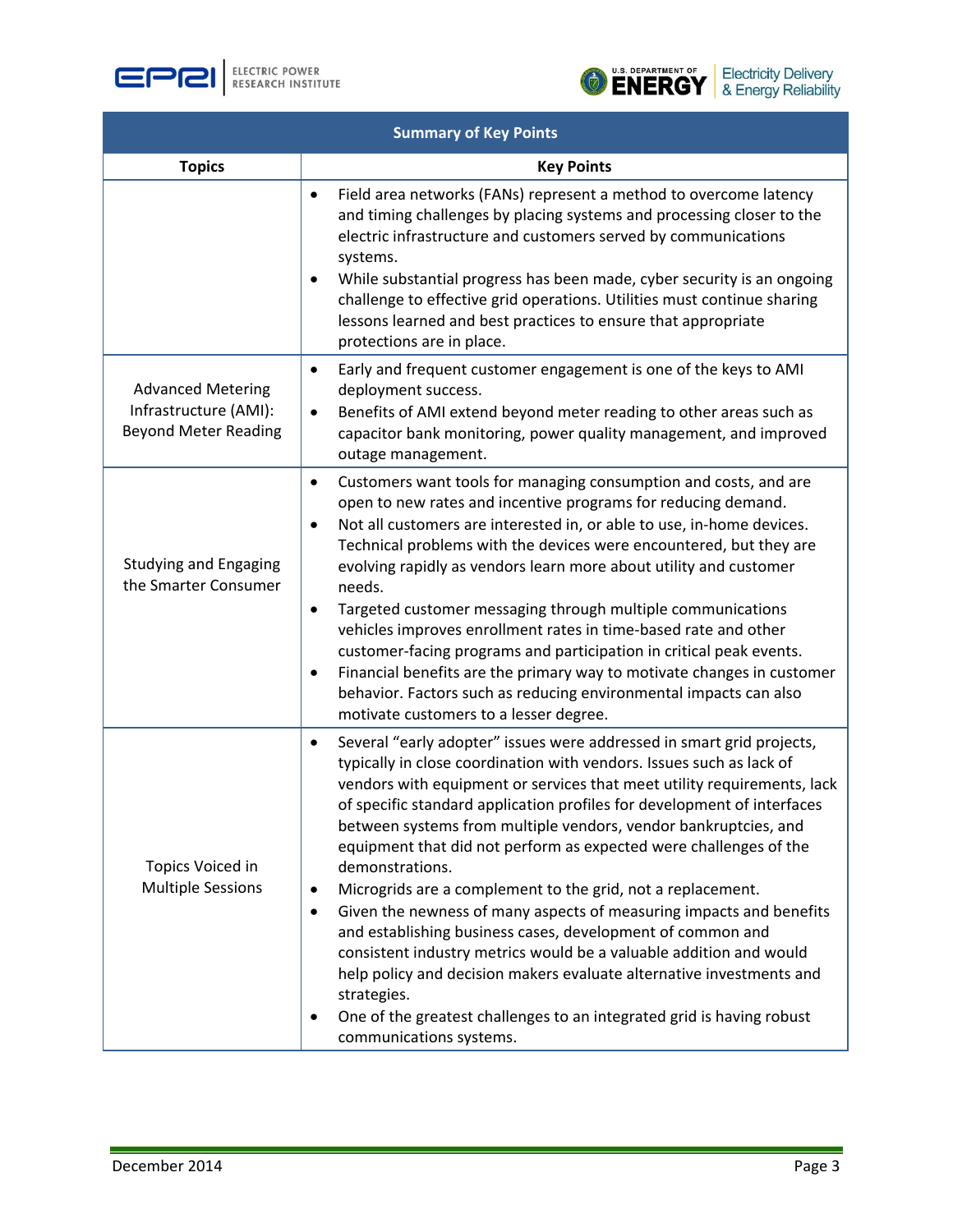



### **2. Realization of the Smarter Grid**

This session opened the conference and included discussion about accomplishments and future directions. Speakers addressed overarching benefits and lessons learned from large-scale programs such as EPRI's Smart Grid Demonstration Initiative, SGIG, and SGDP. Speakers also offered comments about the future of the electric grid and suggestions for utilities, regulators, government agencies, equipment manufacturers, and other stakeholders.

The panel included [presentations](http://mydocs.epri.com/docs/PublicMeetingMaterials/1028/Opening_Plenary_Session%20-The_Smart_Grid_Experience_Oct_2014.pdf) from Patricia Hoffman, Assistant Secretary of DOE-OE; Mark McGranaghan, Vice President of Power Delivery and Utilization, EPRI; and Becky Harrison, Chief Executive Officer of the Gridwise Alliance.

Key accomplishments were identified:

- Improved outage management technologies and systems benefit customers by providing quicker problem identification and faster service restoration.
- Voltage management technologies and systems provide peak and overall energy reductions and bill savings for consumers.
- Initial insights from the data acquired via phasor measurement units (PMUs) give transmission operators unprecedented visibility into system states.
- Customers benefit from AMI and the new services AMI supports, including time-based rates, remote service connections/disconnections, and access to usage and bill data and dashboards such as those provided through the Green Button Initiative.
- Development and use of interoperability standards by utilities and manufacturers has led to improved integrated systems. Continued work to refine standards will help expedite integration of systems and operations.

Significant investment has been made in both demonstrating and deploying new technologies, but this is just a beginning. Future investment is needed to continue to continue grid modernization activities, build out the base of technologies and systems, and more fully utilize the smart grid investments deployed thus far. Future needs were identified:

- Telecommunications infrastructure lies at the heart of the new grid, so continued investments will be needed to support further grid modernization.
- Verifiable cost–benefit analyses built on consistent definitions, data, and analysis methods are needed to support regulatory decision making.
- More experience is needed with cyber security protections and strategies to support implementation and improvements in equipment specifications and procurement language.
- Better tools for grid analytics are needed to obtain actionable information from the vast quantities of data collected via newly deployed devices, systems, and sensors.
- The future grid must be agile and flexible enough to serve as an enabling platform for new technologies and market models.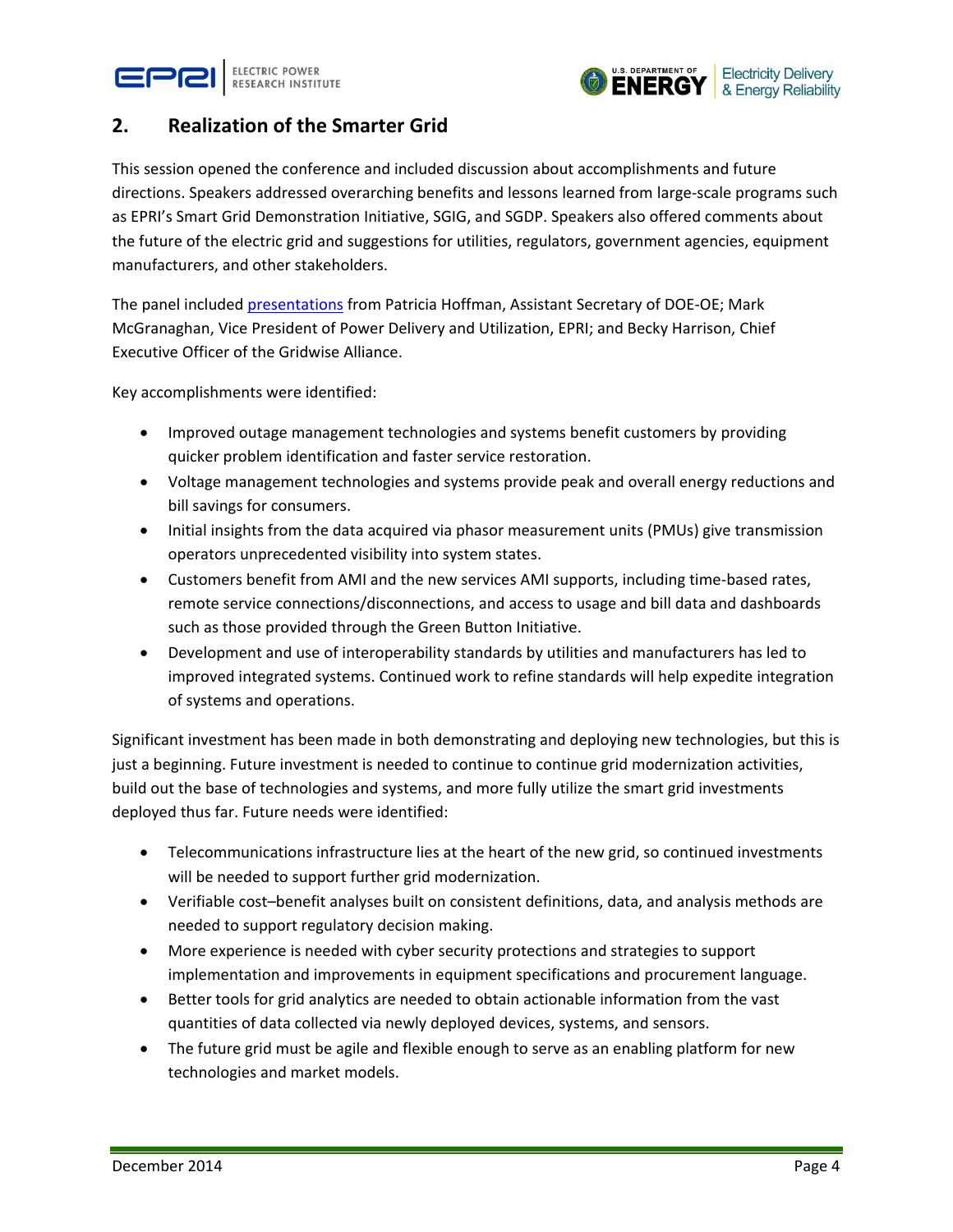



## **3. Transforming the Grid Through Integration**

This session addressed the integration of systems for DER; distribution automation; and fault location, isolation, and system restoration applications. While renewable generation such as rooftop solar comprises the majority of new DER interconnections today, other options are also viable, such as combined heat and power, voltage control technologies, and energy storage. When electric vehicles and demand response are added to the portfolio, utilities are tasked with efficiently operating the grid with multiple DER technologies along with the traditional supply- and demand-side options.

The panel consisted of representatives from organizations conducting smart grid projects: [Con Edison,](https://www.smartgrid.gov/project/consolidated_edison_company_ny_interoperability_demand_response_resources_demonstration_ny) [Exelon \(PECO\),](https://www.smartgrid.gov/project/peco_smart_future_greater_philadelphia) [FirstEnergy,](https://www.smartgrid.gov/project/firstenergy_smart_grid_modernization_initiative) [PNM Resources,](https://www.smartgrid.gov/project/public_service_company_new_mexico_pv_plus_battery_simultaneous_voltage_smoothing_and_peak) and [Kansas City Power & Light.](https://www.smartgrid.gov/project/kansas_city_power_and_light_green_impact_zone_smartgrid_demonstration) During their [presentations,](http://mydocs.epri.com/docs/PublicMeetingMaterials/1028/Session_1_Transforming_the_Grid_Through_Integration.pdf) speakers shared information about their projects, including project successes, surprises, and next steps.

A common challenge involves complications from processing, managing, and putting to use vast quantities of new data from various field devices, sensors, and smart meters. Processing data on twoway power flows and enabling integration of data from multiple sources that were not initially designed to communicate with each other are critical factors for successful DER integration. Interoperability standards have made a real difference in this integration, but their maturity was a big challenge in initial phases of smart grid demonstrations. Standards have been refined, with work yet to do, and better data visualization and operations management tools are helping to meet integration challenges.

Microgrids offer localized benefits for campuses, hospital complexes, and multi-building office and industrial parks, but integrating their demand- and supply-side operations with the local utility can present technical and regulatory challenges. Utilities can partner with microgrid developers and operators to understand the unique impact of each microgrid on the utility system and to educate them about system needs and requirements. Both parties can learn from each other to address operations and integration challenges as the systems are deployed.

### **4. Conservation and Optimization via Volt/Var Control**

This session addressed VVO and CVR technologies for providing energy savings, demand reductions, and reduced system losses. The session included [presentations](http://mydocs.epri.com/docs/PublicMeetingMaterials/1028/Session_2_Conservation_and_Optimization_via_Volt-Var_Control.pdf) fro[m American Electric Power,](https://www.smartgrid.gov/project/aep_ohio_gridsmartsm_demonstration_project) [Central](https://www.smartgrid.gov/project/central_lincoln_peoples_utility_district_smart_grid_team_2020_program)  [Lincoln,](https://www.smartgrid.gov/project/central_lincoln_peoples_utility_district_smart_grid_team_2020_program) Hydro-Québec, [Sacramento Municipal Utility District,](https://www.smartgrid.gov/project/sacramento_municipal_utility_district_smartsacramento) [Duke Energy,](https://www.smartgrid.gov/project/duke_energy_business_services_smart_grid_deployment) EPRI, and DOE. A variety of approaches are being applied, including centralized and decentralized control schemes, using automated capacitors, load-tap changers, and voltage monitoring at the customer premises using smart meters. Project results included 2%–4% reductions in line losses and energy use. Customers had up to a 2% reduction in energy consumption. Results vary because of the diversity of feeders and methodologies used to quantify VVO and CVR impacts.

Key findings include the following:

 Deploying reliable, cost-effective, and high-bandwidth communications infrastructure is a foundational requirement for many VVO and CVR applications.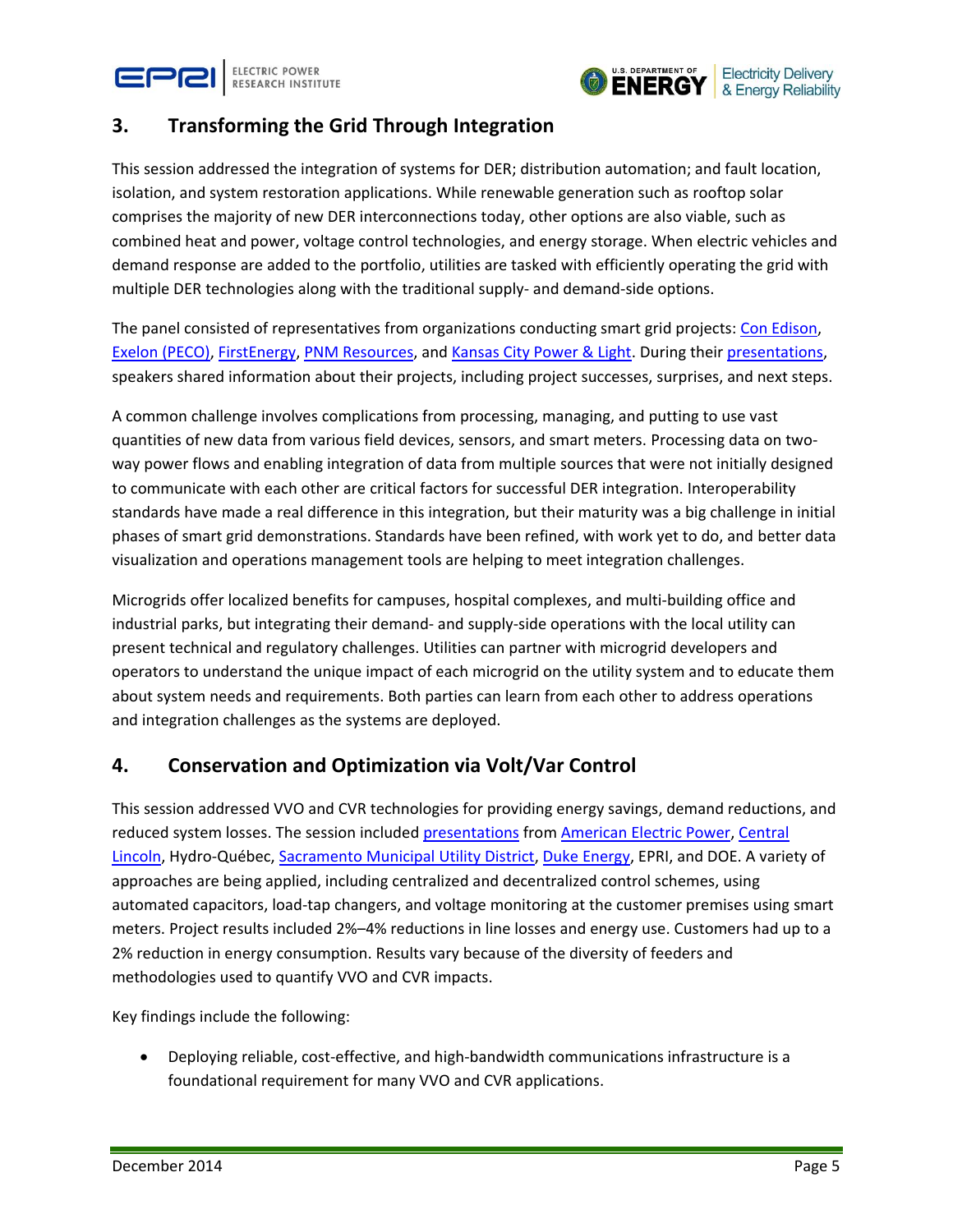





- Addressing the unique circumstances of each installation which can vary from feeder to feeder, depending on customer loads, line conditions, substation configurations, and other factors – is essential for success. Planning deployments on a feeder-selective rather than system-wide basis was an effective strategy for several utilities.
- Simplifying complex data and converting them into useful information is an ongoing challenge for VVO and CVR operations. Distribution models and management systems provide solutions by accounting for a range of conditions. One utility developed a statistical model to predict CVR impacts; the model accounted for a variety of variables and conditions. This helped identify workable solutions for each deployment, which ultimately meant less tweaking of the system.
- Recognizing from the outset that VVO and CVR technologies and systems require ongoing operations and maintenance support is important. Utilities cannot simply "set it and forget it," as system conditions and customer requirements change over time. With the exception of certain voltage-sensitive industrial and commercial consumers, customers were generally unaffected by CVR operations and realized only small reductions in energy consumption and bills. As customer bill savings from CVR are relatively small, they are not often noticed.

### **5. Systems Driving the Integrated Grid – Including DMS, DA, DERMS, and DRMS**

This session addressed systems that enable DER coordination. Discussions covered development and demonstration of distribution management systems (DMSs), distribution automation (DA), distributed energy resource management systems (DERMSs), and demand response management systems (DRMSs). [Presentations](http://mydocs.epri.com/docs/PublicMeetingMaterials/1028/Session_3-Systems_Driving_the_Integrated_Grid_v2.pdf) were provided by [Battelle,](https://www.smartgrid.gov/project/battelle_memorial_institute_pacific_northwest_division_smart_grid_demonstration_project) [CenterPoint Energy,](https://www.smartgrid.gov/project/centerpoint_energy_houston_electric_llc_smart_grid_project) [Duke Energy,](https://www.smartgrid.gov/project/duke_energy_business_services_smart_grid_deployment) [Electricité de France \(EDF\),](https://www.smartgrid.gov/document/edf_smart_grid_development) [EPB](https://www.smartgrid.gov/project/epb_smart_grid_project) (Chattanooga, Tennessee), [Snohomish Public Utility District,](https://www.smartgrid.gov/project/public_utility_district_no_1_snohomish_county_smart_grid_infrastructure_modernization) and [Southern Company.](https://www.smartgrid.gov/project/southern_company_services_inc_smart_grid_project)

Key findings include the following:

- Models for DER integration are still in their early stages of development. Some utilities are having early successes in using these models to understand how many DER systems are in operation and their relative contributions to meeting system needs. State-level regulatory and policy priorities vary between service territories, and there is much uncertainty about the future. As the speed of development of new models and tools for DER integration increases, regular information exchanges between utilities and regulators will be helpful in aligning actual performance with policy needs and requirements.
- Several projects demonstrated utilities' capabilities to coordinate incentive signals and responses across multiple utilities in multiple states using market-based transactive control tools and techniques. Standardization of data and communications protocols can help build more efficient and cost-effective deployments of transactive control technologies, and decrease the time to test and validate controls.
- Automated feeder switching and other DA techniques led to measurable improvements in reliability and faster restoration following outages. Utilities applying these techniques achieved better fault location and isolation, more efficient dispatch of line crews, and decreases in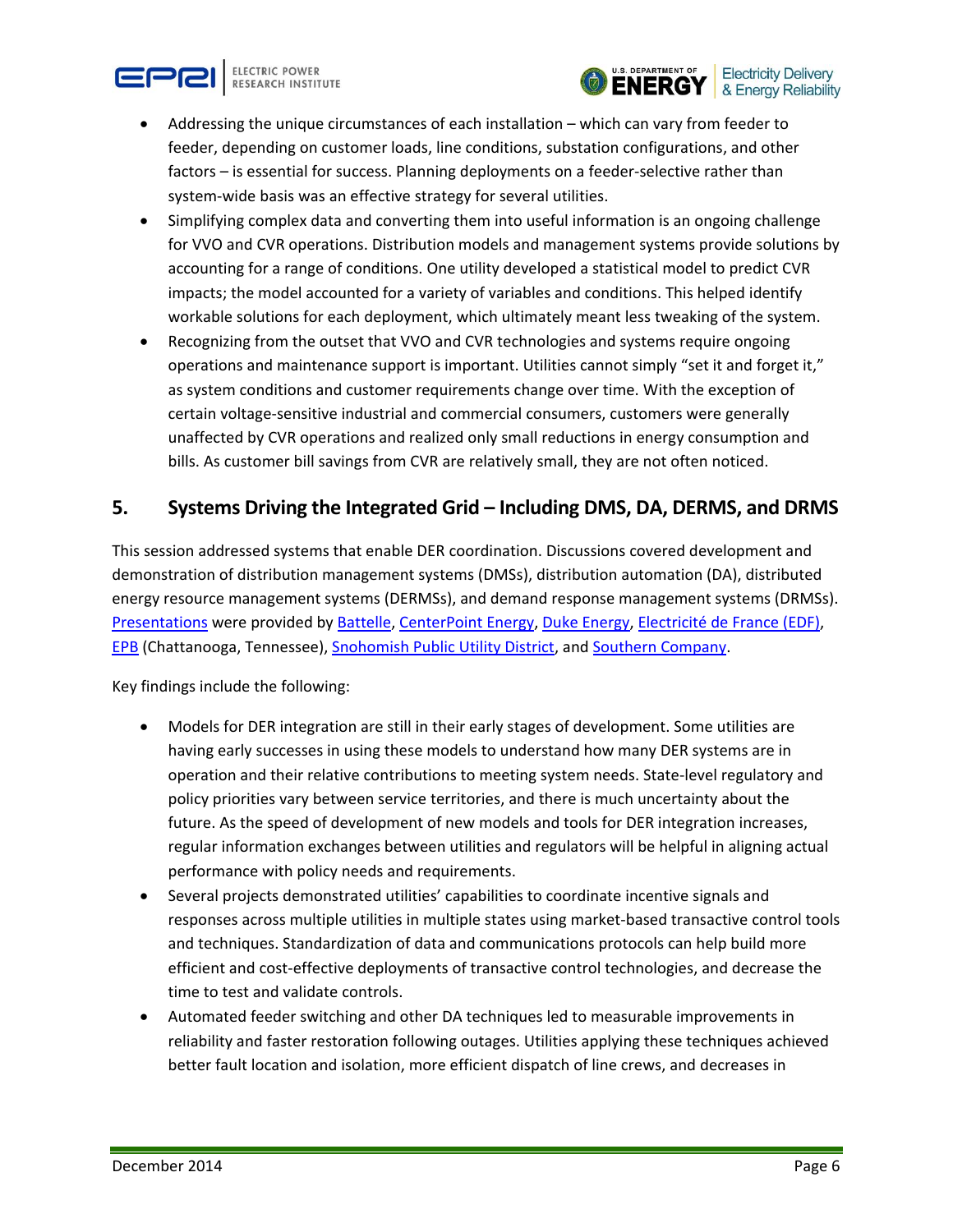



restoration times. In one case, outage times for certain customers following a major storm were reduced from an expected 1.5 days to 1.8 seconds.

- As with other smart grid applications, the complexity and volume of data represent an ongoing challenge, and reliable and robust communications systems are essential for success. The overall burden of data management on communications networks can be managed through the use of exception-based communications approaches wherever possible. This involves logging and communicating exceptions, or events that fall outside of averages or normal values, rather than logging and communicating the "normal" status of devices and systems at high levels of frequency.
- The complexity and newness of these systems resulted in two vendor challenges: 1) unproven or underdeveloped systems were not able to meet original specifications, and 2) new vendors with limited exposure to utility-scale operations and procurement cycle time were not able to remain in business for the duration of the project. In both cases, this left projects with an increased burden to engage the vendor further or take on more development and configuration themselves.
- Challenges were not limited to technologies alone. Integration of a variety of systems equates to integration of lines of business across utility departments. An important example is the convergence of information technology and operations technology (IT/OT). Smart grid projects often see IT network and back office systems experts working in tandem with utility planning and operations engineers. The cultural change associated with integrating these lines of business should not be underestimated. Some projects addressed this by hand-picking experts from both areas to work side-by-side on their smart grid projects.

# **6. Communications and Cyber Security – Foundations of the Modern Grid**

This session covered communications systems, FANs, and cyber security practices. Smart grid projects are using a variety of different communications systems including wireless, fiber optics, and power line carrier systems; there is no single approach or system that can work effectively for all utilities. One size does not fit all. This session addressed the technologies and systems being used today and what has been learned about the challenges of cyber security, a core piece of any modern grid system involving communications. The panel include[d presentations](http://mydocs.epri.com/docs/PublicMeetingMaterials/1028/Session_4_Comms_and_Cyber_Security_Final_Master.pdf) from [Duke Energy,](https://www.smartgrid.gov/project/duke_energy_business_services_smart_grid_deployment) the National Rural Electric [Cooperative Association](https://www.smartgrid.gov/project/national_rural_electric_cooperative_association_enhanced_demand_and_distribution_management) (NRECA), [Southern California Edison,](https://www.smartgrid.gov/project/southern_california_edison_company_irvine_smart_grid_demonstration) [San Diego Gas & Electric,](https://www.smartgrid.gov/project/san_diego_gas_electric_company_sdge_grid_communication_system) and [Salt River](https://www.smartgrid.gov/project/salt_river_project_agricultural_improvement_and_power_district_advanced_data_acquisition_and)  [Project.](https://www.smartgrid.gov/project/salt_river_project_agricultural_improvement_and_power_district_advanced_data_acquisition_and)

A fundamental theme of this session and the entire conference involved the importance of effective communications networks and related systems for an efficient and fully capable modern grid. Failures or gaps in these systems presented real and significant challenges. A common concern included the challenges involved in getting various systems to communicate with each other using shared protocols, data definitions, and control strategies. Developing standards and protocols for smart grid communications networks can help vendors provide better products and services and promote improvements in interoperability between systems.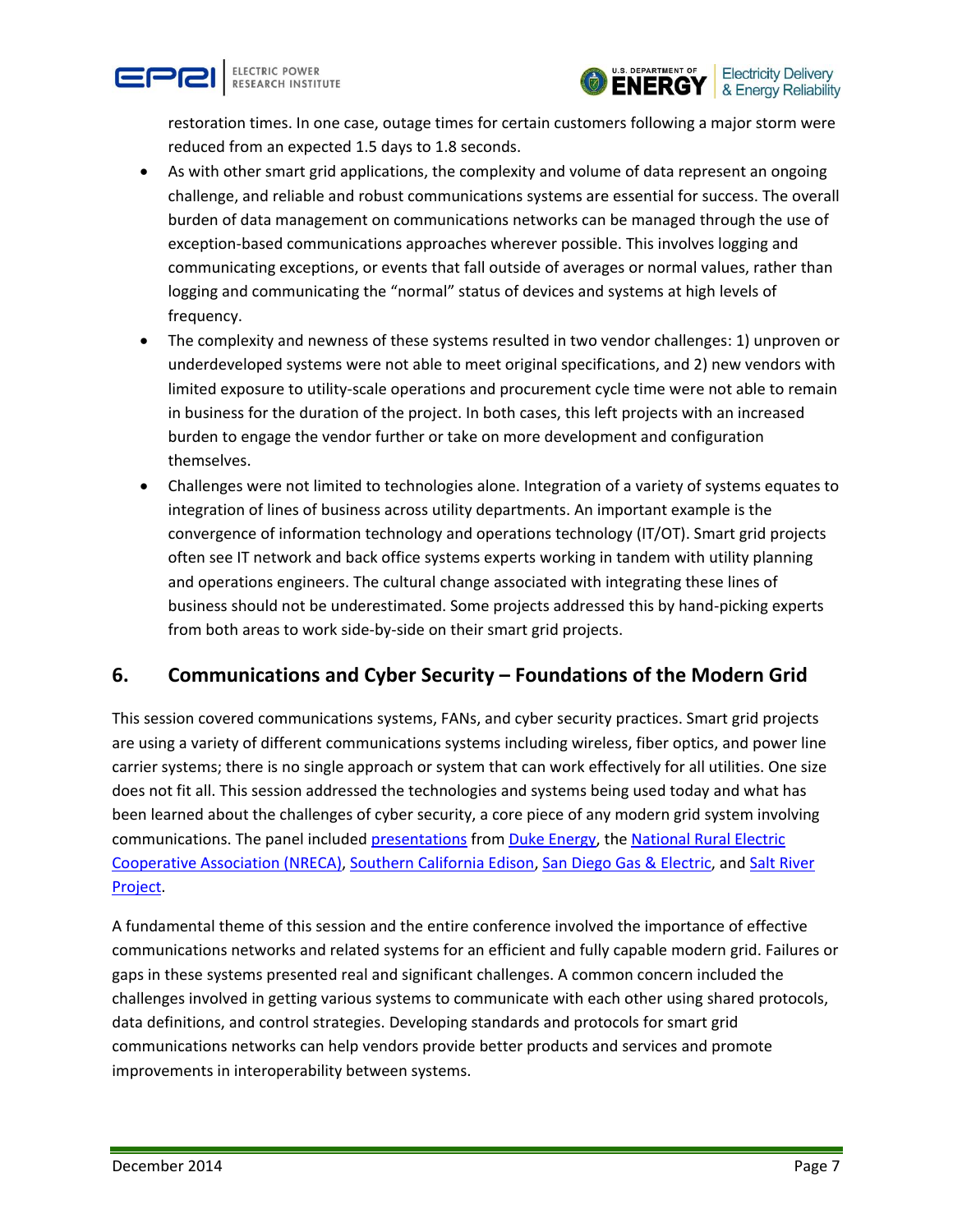



One approach involves the use of FANs and their application for improving grid operations. FAN deployments are being driven by the high volumes of data, as well as the need to push data processing and decision-making into the field, closer to the electricity infrastructure and customers. Resulting benefits can include faster responses to system conditions and better-equipped field personnel. Utilities pointed to this localized field data management as a way to overcome several communications network challenges.

Effective cyber security was noted as an ongoing challenge that is increasingly becoming a day-to-day part of power system planning and operations. One speaker cited a representative study that identified 30,000 attacks per utility per month, ranging from probes to targeted infiltration attempts. Frequent information exchange on best practices and practical applications is helpful for addressing ongoing cyber security challenges.

# **7. Advanced Metering Infrastructure: Beyond Meter Reading**

This session covered the opportunities for utilities to lower costs and to improve services through AMI. Going beyond automated meter reading, benefits can include outage detection and management, remote service connections/disconnections, theft/tamper detection, and new customer offerings such as time-based rates and web portals. Customer benefits include new tools and capabilities for managing consumption and costs and for enrolling in new programs and rate offerings, as well as achieving faster service restoration following outages.

Speaker [presentations](http://mydocs.epri.com/docs/PublicMeetingMaterials/1028/Session_5_AMI_Beyond_Meter_Reading.pdf) included reports on results from AMI deployments that demonstrate these applications and benefits and provide examples from actual experiences of utilities, service providers, and customers. This panel included representatives from [Florida Power & Light,](https://www.smartgrid.gov/project/florida_power_light_company_energy_smart_florida) [Baltimore Gas and](https://www.smartgrid.gov/project/baltimore_gas_and_electric_company_smart_grid_initiative)  [Electric Company,](https://www.smartgrid.gov/project/baltimore_gas_and_electric_company_smart_grid_initiative) [Central Maine Power,](https://www.smartgrid.gov/project/central_maine_power_company_cmp_advanced_metering_infrastructure_project) the [Iowa Association of Municipal Utilities,](https://www.smartgrid.gov/project/iowa_association_municipal_utilities_smart_grid_thermostat_project) an[d Southern](https://www.smartgrid.gov/project/southern_company_services_inc_smart_grid_project)  [Company.](https://www.smartgrid.gov/project/southern_company_services_inc_smart_grid_project)

Outage management improvements from AMI include new capabilities for identifying outage locations and dispatching repair operations to precise locations. Ways to leverage AMI investments and build on communications and data management systems include monitoring premise-level voltage profiles and using these and other smart meter data to boost the effectiveness of outage management, voltage controls, and customer services.

Operational savings from AMI include better outage pinpointing and subsequent crew dispatch and reduced truck rolls for service connections/disconnections. Utilities with AMI systems can improve customer services and energy efficiency through increased customer awareness and engagement, peak pricing and rebate programs, and advanced bill alerting for customers showing abnormal usage and costs. AMI also supports innovative uses such as capacitor bank monitoring.

AMI deployment challenges include smart meter opt-outs and the consequence of dealing with these exceptions to both system design and customer communications. Customer openness to AMI can vary with service territory or region. For the most part, the presenting utilities experienced little customer pushback, and complaints appear to be diminishing.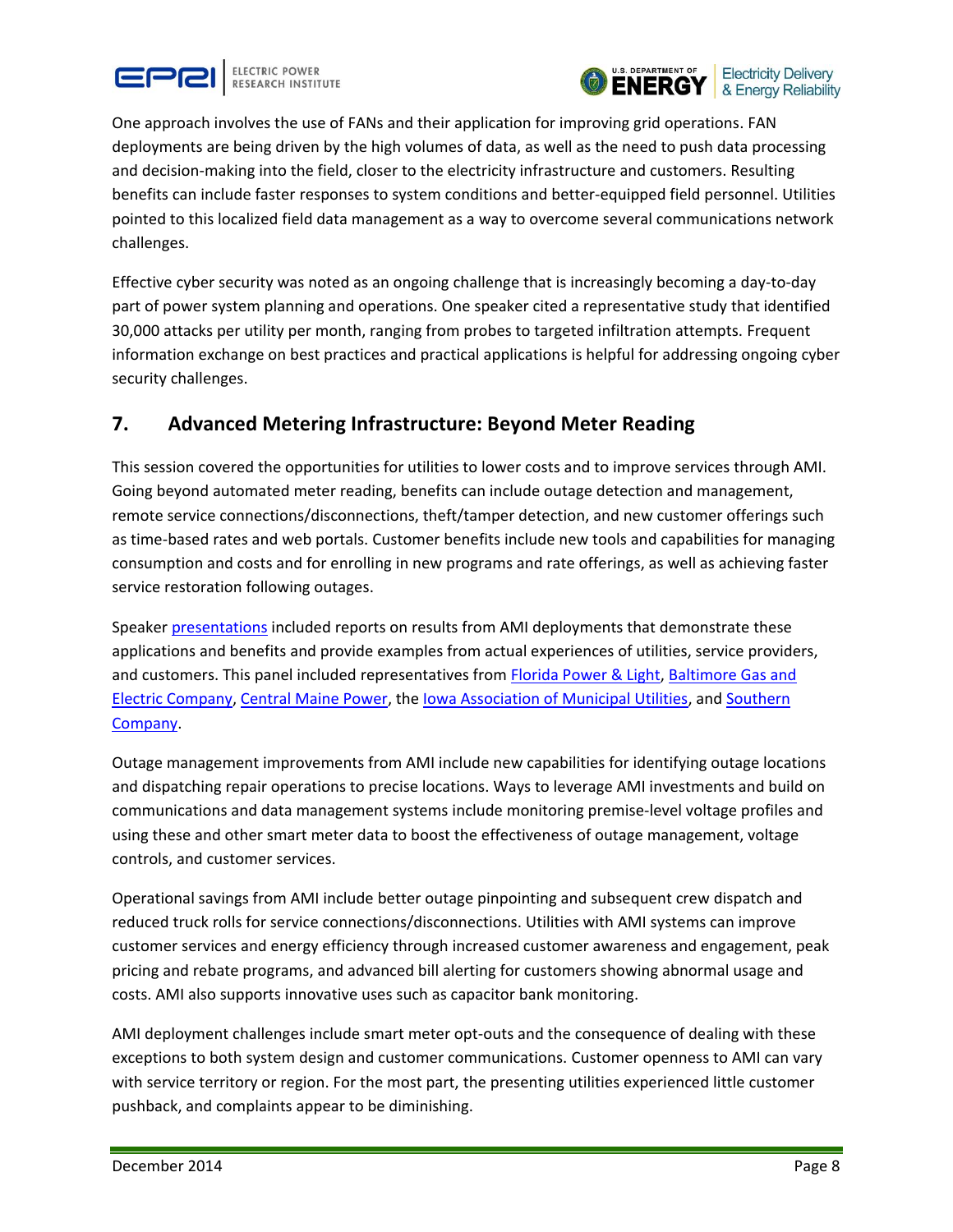



Methods for addressing the challenges include early and frequent customer communication during AMI deployment, such as participation in public meetings and events; communications should establish clear and realistic expectations for AMI installations.

Future opportunities include mining the vast quantities of data collected on AMI devices; continued understanding of consumer behavior and acceptance, retention, and response to demand-side programs; and use of AMI for additional benefits such as power quality monitoring and support for DA, VVO, and CVR.

### **8. Studying the Smarter Consumer**

This session engaged panelists on a series of issues relevant to the design, implementation, and evaluation of DOE's and EPRI's consumer behavior studies. Panelists provided insights into the ability to implement randomized control trials (the original intent of the SGIG funding opportunity announcement), the degree of success in getting customers to participate in the studies, installation and use of enabling technologies offered as treatments, and findings in terms of statistically significant responses. This session include[d presentations](http://mydocs.epri.com/docs/PublicMeetingMaterials/1028/Session_6_and_7_Studying%20-Engaging_the_Smarter_Consumer_Panels.pdf) and discussion from [Commonwealth Edison,](https://www.smartgrid.gov/document/commonwealth_edison_company_customer_applications_program_objectives_research_design_and_im) [FirstEnergy,](https://www.smartgrid.gov/project/firstenergy_smart_grid_modernization_initiative) and [Sacramento Municipal Utility District.](https://www.smartgrid.gov/project/sacramento_municipal_utility_district_smartsacramento)

Key findings include the following:

- The use of technologies such as in-home displays, programmable communicating thermostats, and web portals had varying degrees of success. Many customers encountered problems with the devices, particularly in-home displays, but the marketplace is evolving rapidly as utilities and equipment manufacturers learn more about customer needs and requirements.
- Enrollments using opt-in approaches require extensive marketing and customer research to identify effective recruitment strategies. Messaging is key, and clarity and simplicity are important for recruitment efforts. Many customers discussed their interest in participating because of potential benefits to the environment or society, but after-the-fact surveys found that financial benefits from incentives or new rates were more critical factors.
- Using opt-out approaches (default service) achieves much higher enrollment rates with far fewer recruitment costs. Utilities using this approach have found customer acceptance high, but concerns remain about widespread use, especially for vulnerable customer groups such as the elderly and low-income.
- Problems were encountered in processing data from smart meters and using these data to support billing, outage management, and web portals. To boost the effectiveness of customer programs and information feedback strategies that target energy savings, data processing and communication need to be closer to real time than they are today.
- Many customers accepted time-based rates and responded accordingly by reducing peak demand and shifting consumption to off-peak periods. Rates for critical peak events motivated customers to reduce peak demand during periods of system need, as did day-ahead notifications. In one area, hot summers in 2012 and 2013 produced measurable demand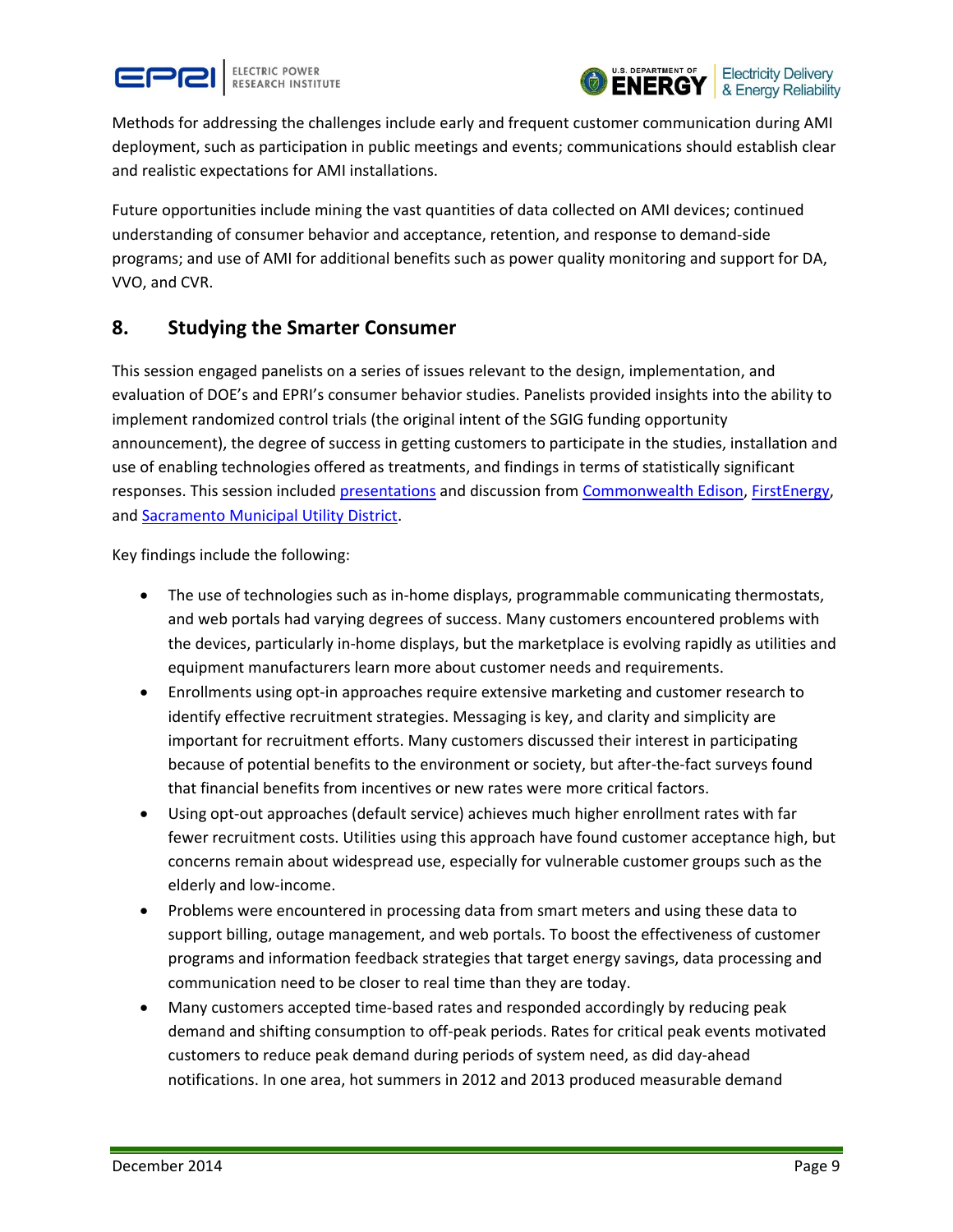



reductions, even during multi-day critical peak events. However, the mild summer of 2014 did not provide the opportunity to measure ample event-day customer response data.

#### **9. Engaging the Smarter Consumer**

This session built on the previous one and included additional panelists in a broader discussion about how utilities collectively engaged various types of residential consumers. The discussions covered further experiences with customer devices such as in-home displays and web portals, as well as strategies for maintaining customer participation and involvement in programs and studies. This session included [presentations](http://mydocs.epri.com/docs/PublicMeetingMaterials/1028/Session_6_and_7_Studying%20-Engaging_the_Smarter_Consumer_Panels.pdf) and discussion from [Kansas City Power & Light,](https://www.smartgrid.gov/project/kansas_city_power_and_light_green_impact_zone_smartgrid_demonstration) the [City of Fort Collins,](https://www.smartgrid.gov/project/city_fort_collins_utilities_front_range_smart_grid_cities) and [Pepco,](https://www.smartgrid.gov/project/potomac_electric_power_company_maryland_smart_grid_project) as well as previous panelists from [Commonwealth Edison,](https://www.smartgrid.gov/document/commonwealth_edison_company_customer_applications_program_objectives_research_design_and_im) [FirstEnergy,](https://www.smartgrid.gov/project/firstenergy_smart_grid_modernization_initiative) and [Sacramento](https://www.smartgrid.gov/project/sacramento_municipal_utility_district_smartsacramento)  [Municipal Utility District.](https://www.smartgrid.gov/project/sacramento_municipal_utility_district_smartsacramento)

Two of the primary pricing tools for achieving demand reductions on critical peak event days include critical peak pricing and peak-time rebates. Experiences with both strategies showed high levels of customer acceptance and measurable levels of demand response. One utility noted \$4 million in bill credits in 2014 from its peak-time rebate program. Developing definitive information about cost effectiveness is an ongoing challenge in communicating the benefits of these programs to regulators and policymakers.

Messaging about smart meter roll-outs addressed a number of challenges. Utilities that kept customers informed about deployment and installation schedules found fewer customer complaints than those that had less emphasis on this. Messaging that emphasizes customer control over usage was typically well received and resulted in better acceptance. Utilities found attending public meetings and events to be a useful mechanism for communicating with customers and educating them about pricing and other offerings.

Customers appreciated having the opportunity to choose among various rate offerings and programs. Customers have different needs, and as long as cost-effective options can be developed, there can be value in providing customers with a variety of rate offerings.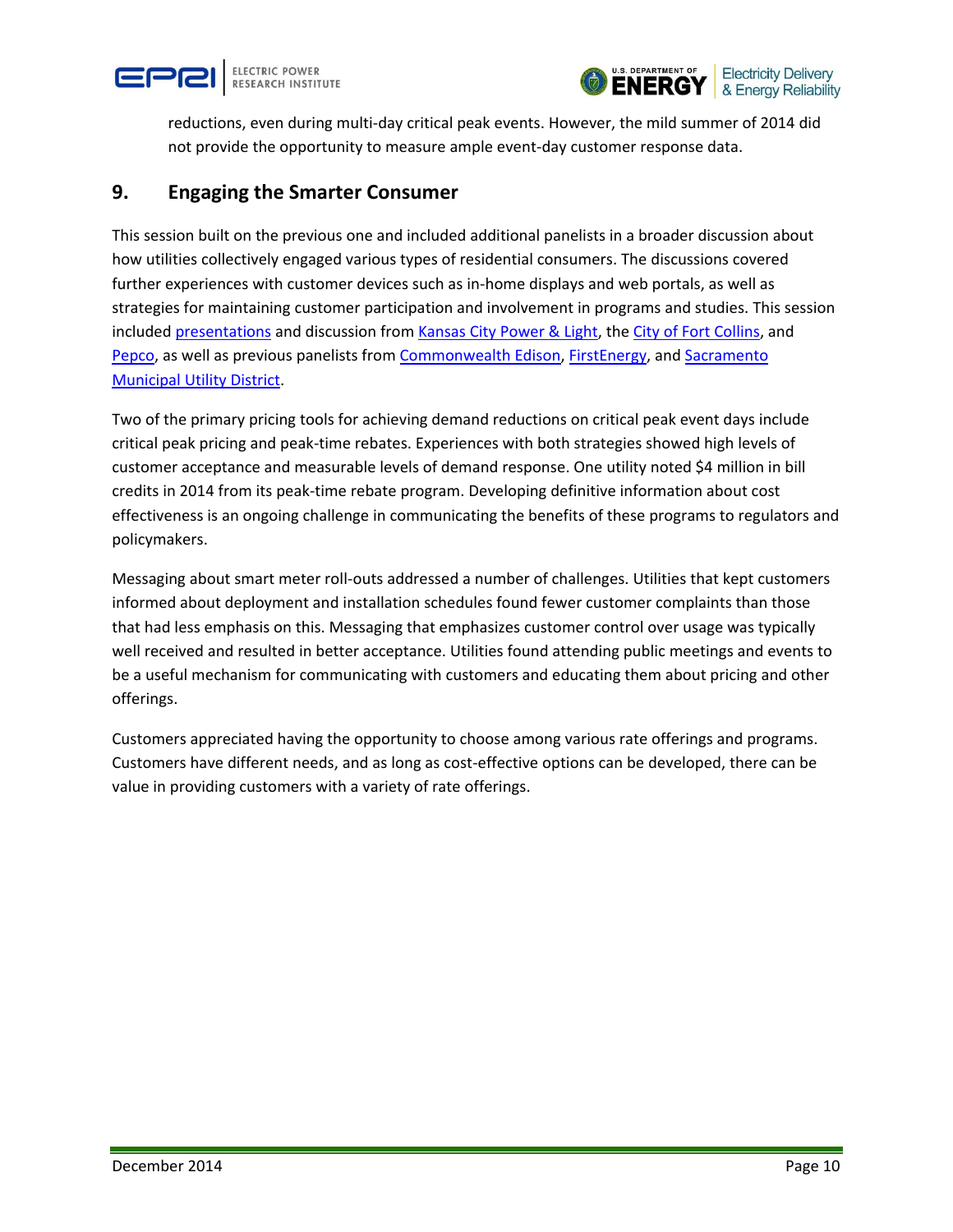



### **10. Reaching Beyond the Smart Grid**

This final session summed up the findings and lessons learned about smart grid deployments. Speakers reflected on previous discussions, summarized findings, and discussed applying results, identifying common themes in application of technologies and "reaching beyond." Topics involved in "reaching beyond" included common next steps, challenges, roles, and enablers. This session was discussion only, with no formal presentations. Panelists included speakers from Kansas [City Power & Light,](https://www.smartgrid.gov/project/kansas_city_power_and_light_green_impact_zone_smartgrid_demonstration) Sacramento [Municipal Utility District,](https://www.smartgrid.gov/project/sacramento_municipal_utility_district_smartsacramento) [Duke Energy,](https://www.smartgrid.gov/project/duke_energy_business_services_smart_grid_deployment) [NRECA,](https://www.smartgrid.gov/project/national_rural_electric_cooperative_association_enhanced_demand_and_distribution_management) [Florida Power & Light,](https://www.smartgrid.gov/project/florida_power_light_company_energy_smart_florida) [Pepco,](https://www.smartgrid.gov/project/potomac_electric_power_company_maryland_smart_grid_project) DOE, and EPRI.

Key findings are provided below.

#### Successes

- Smart grid technologies delivered improved performance in a variety of areas, including outage management, reliability indices, voltage controls, operational savings, and consumer engagements.
- Smart grid technologies, including communications systems, provide opportunities to add future technologies and capabilities in new areas such as grid resilience.
- Tools and strategies for engaging customers and implementing time-based rates and other customer-facing programs are accepted and effective in achieving demand reductions.
- The Recovery Act smart grid programs are having a major impact in progress on grid modernization, interoperability, and cyber security.

#### Challenges

- Communications infrastructure and integration is an essential ingredient for smart grid success, and further development is needed to reduce latency and enhance cyber security protections.
- Better tools and methods for measurement and valuation are needed for making business cases and boosting expanded deployments of cost-effective smart grid technologies, tools, and techniques.
- Uncertainties about future policies and regulations, slowdowns in electricity demand growth, and competing investment opportunities affect the pace of grid modernization and underscore the need for strong business cases for smart grid projects.
- New organizational approaches and business models for utilities will be needed to support smart grid deployments. Changes in culture present obstacles for addressing new needs and hinder the pace of innovations. This includes issues such as IT/OT integration, management of legacy systems, and workforce training.

#### Insights and Surprises

 No single solution fits all. Impacts, costs, and benefits from smart grid investments vary on a utility-to-utility, feeder-to-feeder, and customer-to-customer basis. Strategies for mass customization of smart grid offerings are not fully developed. As a result, location-specific grid configurations are a critical factor in delivering project benefits.